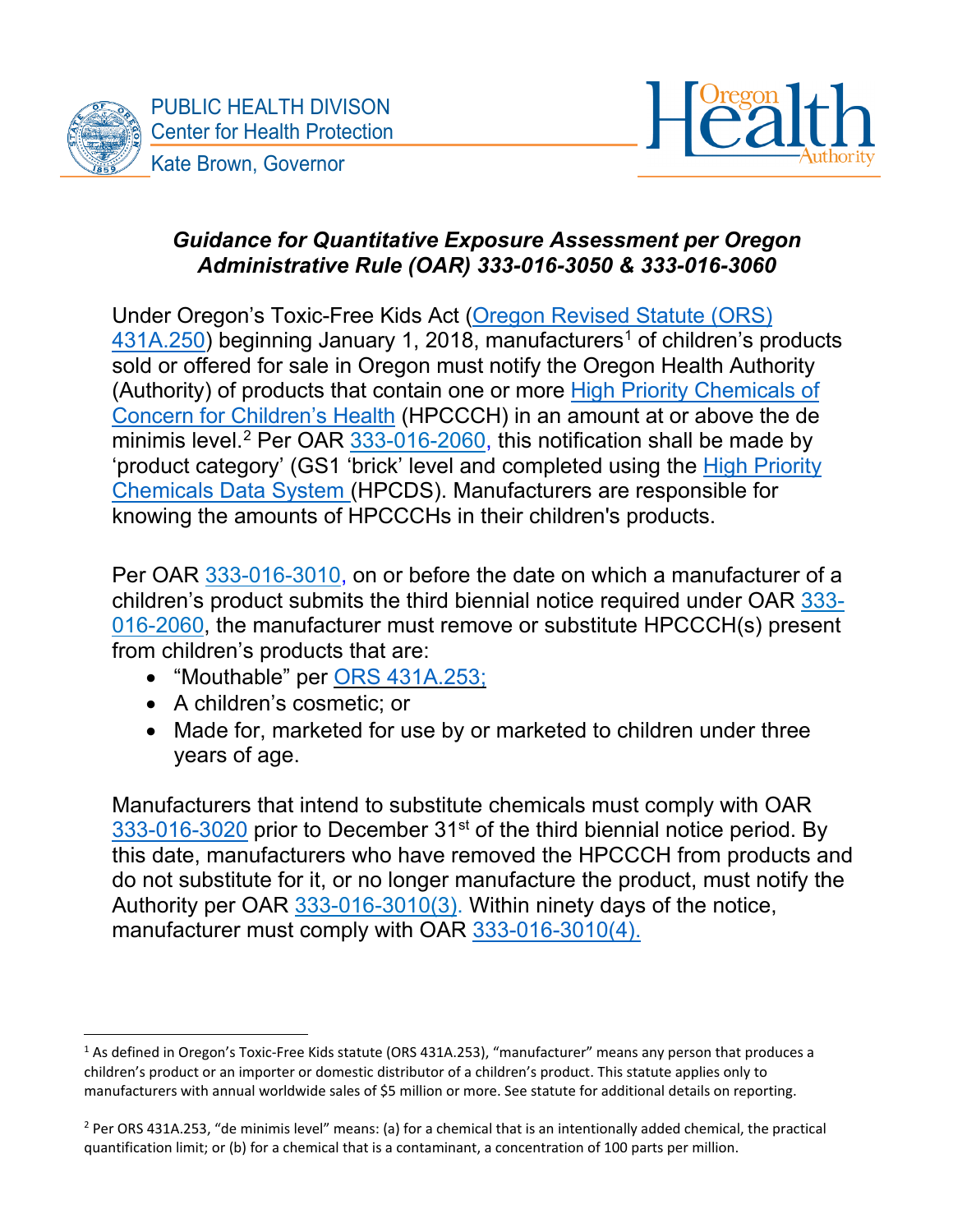Alternatively, manufacturers of children's products meeting one or more of the three definitions in OAR [333-016-3010](https://secure.sos.state.or.us/oard/viewSingleRule.action?ruleVrsnRsn=276970) may submit to the Authority a request for a *Waiver from Removal or Substitution Requirement* per OAR [333-016-3040.](https://secure.sos.state.or.us/oard/viewSingleRule.action?ruleVrsnRsn=276974)

Waiver applications are to be accompanied by either a Quantitative Exposure Assessment (QEA) per OAR [333-016-3050](https://secure.sos.state.or.us/oard/viewSingleRule.action?ruleVrsnRsn=276975) or an Alternatives Assessment (AA) per OAR [333-016-3060.](https://secure.sos.state.or.us/oard/viewSingleRule.action?ruleVrsnRsn=276976) Because a QEA is a required component of an AA, this QEA Guidance applies to both. [Stand-alone AA Guidance to be published soon.] Waiver applications must be received by the Authority by the last day (December  $31<sup>st</sup>$ ) of the third biennial notice period during which these products have been sold or offered for sale in Oregon.

In order for the Authority to approve a QEA, it must demonstrate that a HPCCCH in a children's product is not reasonably anticipated to result in exposure to a child based on an analysis of the leachability and bioavailability of the HPCCCH (OAR [333-016-3050\(1\)\)](https://secure.sos.state.or.us/oard/viewSingleRule.action?ruleVrsnRsn=276975). "Leachability" and "Bioavailability" are defined in OAR [333-016-2010.](https://secure.sos.state.or.us/oard/viewSingleRule.action?ruleVrsnRsn=276959)

Per OAR [333-016-3050\(](https://secure.sos.state.or.us/oard/viewSingleRule.action?ruleVrsnRsn=276975)6), a QEA must demonstrate that HPCCCH concentrations measured in the media are less than or equal to the Practical Quantification Limit of the HPCCCH established in OAR [333-](https://secure.sos.state.or.us/oard/viewSingleRule.action?ruleVrsnRsn=276962) [016-2035.](https://secure.sos.state.or.us/oard/viewSingleRule.action?ruleVrsnRsn=276962)

A QEA may be submitted for an HPCCCH found either as a contaminant in a children's product at or above 100 ppm or an intentionally-added chemical at or above *de minimis*. "Contaminant," "Intentionally-added chemical" and *de minimis* are defined in ORS [431A.250.](https://www.oregonlegislature.gov/bills_laws/ors/ors431a.html) The TFK Act does not apply to HPCCCH found as contaminants in children's products below 100ppm.

The purpose of this guidance is to clarify the elements the Authority will look for when evaluating a QEA sent in support of a Waiver Request. This guidance expands on several of the [Phase 3](https://www.oregon.gov/oha/PH/HEALTHYENVIRONMENTS/HEALTHYNEIGHBORHOODS/TOXICSUBSTANCES/Pages/Toxic-Free-Rules.aspx#phase3) rules issued by the Authority and effective March 1, 2021.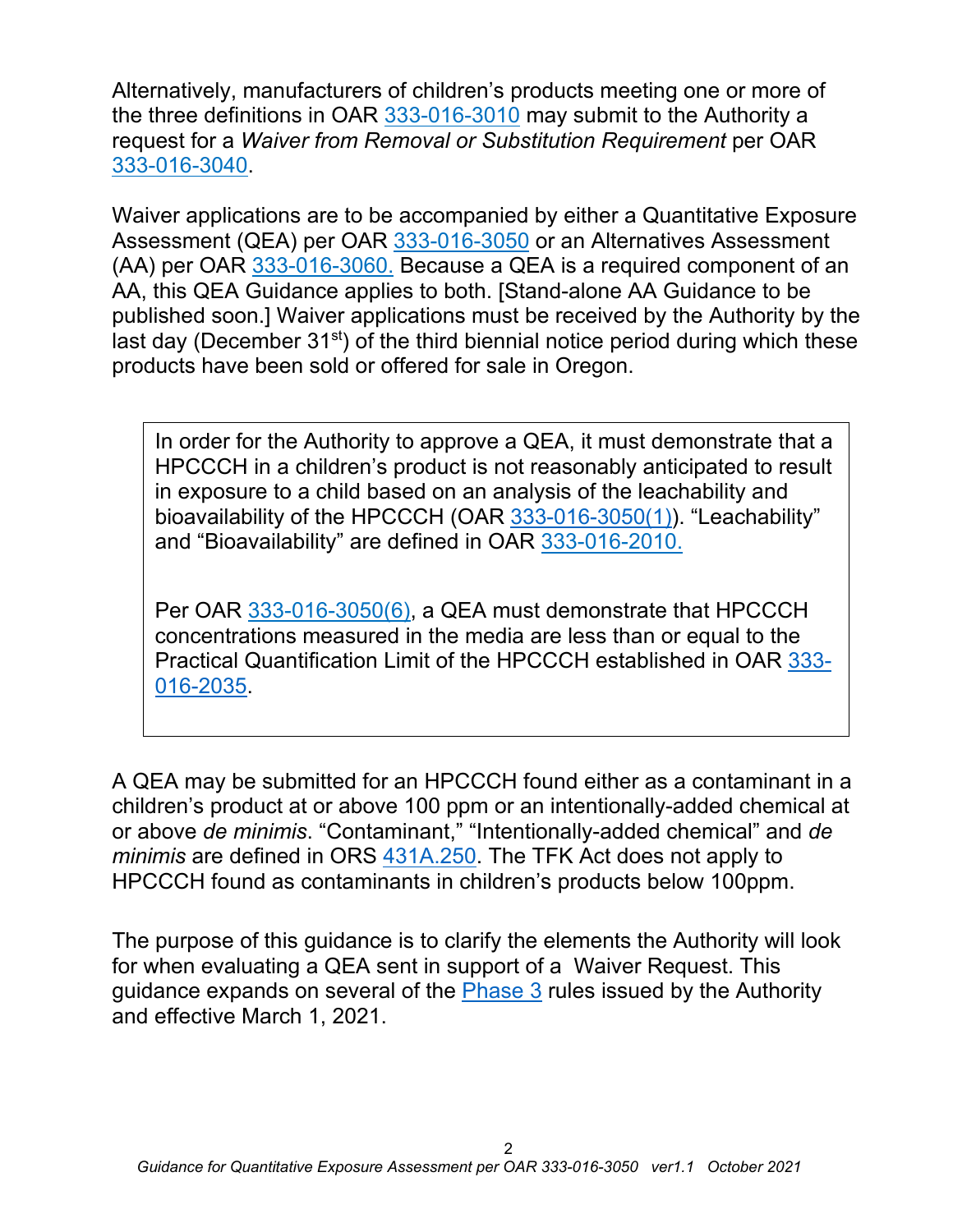Successful QEAs will include responses to the following items (in bold):

# **1. Manufacturer Name, Mailing Address, Contact Information (email/direct phone)**

If the QEA is being submitted by a trade association on behalf of a manufacturer, the name, address, and contact information of the trade association needs to be included as part of the QEA.

A list of manufacturers, on whose behalf the trade association is submitting the QEA, must be identified in the application. The name and contact information of a representative of each manufacturer whose products are included in the QEA must be included as well.

# **2. Confidential Business Records and Trade Secrets**

Does the manufacturer believe that any information being submitted in the QEA is a trade secret?

If so, the first time that information appears should be marked "confidential – trade secret." For information on how the Authority assesses such information, see OAR [33-016-3070.](https://secure.sos.state.or.us/oard/viewSingleRule.action?ruleVrsnRsn=276977)

# **3. HPCCCH and specific brand name and product model/style sold or to be sold in Oregon.**

Per OAR [333-016-3050,](https://secure.sos.state.or.us/oard/viewSingleRule.action?ruleVrsnRsn=276975) the QEA should specify the chemical from the Authority's [HPCCCH](https://secure.sos.state.or.us/oard/viewSingleRule.action?ruleVrsnRsn=276960) list. Be sure to include both the chemical's name and CAS number. Manufacturers must describe the brand name and product model/style (BNPM) sufficient to identify the specific product on which they have conducted the QEA. Per OAR [333-016-3010\(3\),](https://secure.sos.state.or.us/oard/viewSingleRule.action?ruleVrsnRsn=276970) this is to include:

*(a) The product category of the children's product;* 

*(b) The brand names under which it is sold in Oregon and the model numbers of the children's product associated with those brand names; and*

*(c) Universal Product Code (UPC) or Stock Keeping Unit (SKU) codes, style codes or other mechanisms sufficient to identify product models sold in Oregon*, *which have been assigned by the manufacture.*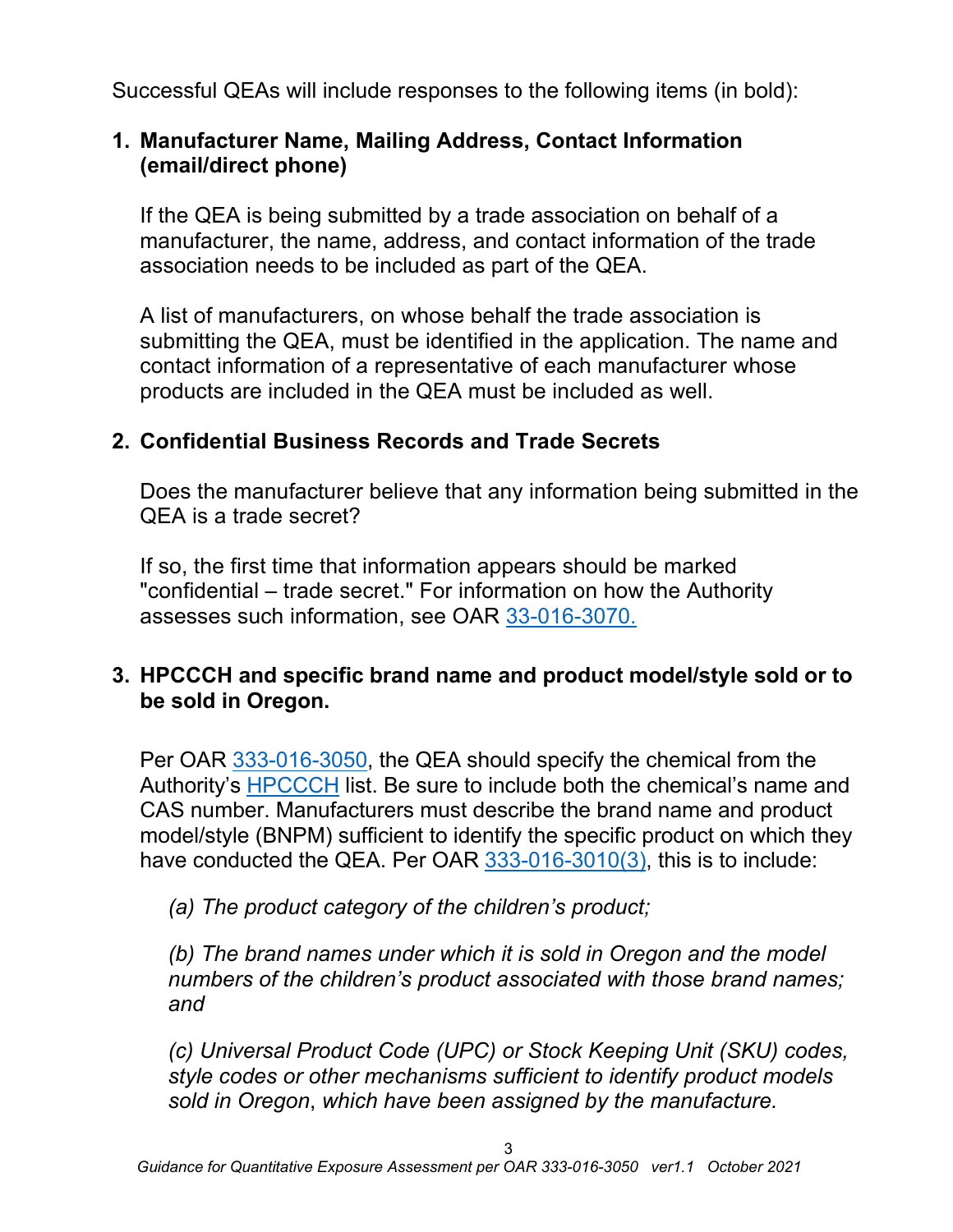## **4. A QEA conducted for the Toxic Free Kids Act may be done in two steps per OAR [333-016-3050:](https://secure.sos.state.or.us/oard/viewSingleRule.action?ruleVrsnRsn=276975)**

There are many ways a child may be exposed to a HPCCCH in a children's product and a large variety of children's products. Manufacturers should make a good-faith effort to briefly describe every exposure scenario that may result from the reasonably foreseeable use and abuse of a BNPM. Science-based claims made in these scenarios, and for other parts of the QEA, must include citations from the scientific literature.

Step A. The manufacturer should describe how, if at all, a HPCCCH in the children's product could reasonably be anticipated to enter a child's body through a completed exposure pathway. Manufacturers should specifically consider the leachability and bioavailability of a HPCCCH from the children's product per OAR [333-016-3050\(](https://secure.sos.state.or.us/oard/viewSingleRule.action?ruleVrsnRsn=276975)2)(a). Descriptions of exposure scenarios must focus on the 'reasonably foreseeable use and abuse,' per OAR [333-016-2010,](https://secure.sos.state.or.us/oard/viewSingleRule.action?ruleVrsnRsn=276959) of the specified children's product.

## Step B

First Option (OAR [333-016-3050\(](https://secure.sos.state.or.us/oard/viewSingleRule.action?ruleVrsnRsn=276975)2)(b)):

If the manufacturer determines that the exposure scenarios are reasonably anticipated to result in a completed exposure pathway to a child, regardless of the amount of HPCCCH potentially transferred, the manufacturer shall submit information on the leachability and bioavailability of HPCCCH from a product. Information should include measurements of the concentration of a HPCCCH in the simulated media appropriate for that chemical and product, such as saliva, sweat, or digestive fluid. The manufacturer must also submit a copy of any analytical test results for the HPCCCH in each media tested for a BNPM. The analytical test results should include all items in OAR [333-016-3050\(](https://secure.sos.state.or.us/oard/viewSingleRule.action?ruleVrsnRsn=276975)2)(b) and be conducted in accordance with OAR [333-016-3050\(](https://secure.sos.state.or.us/oard/viewSingleRule.action?ruleVrsnRsn=276975)3) and (4).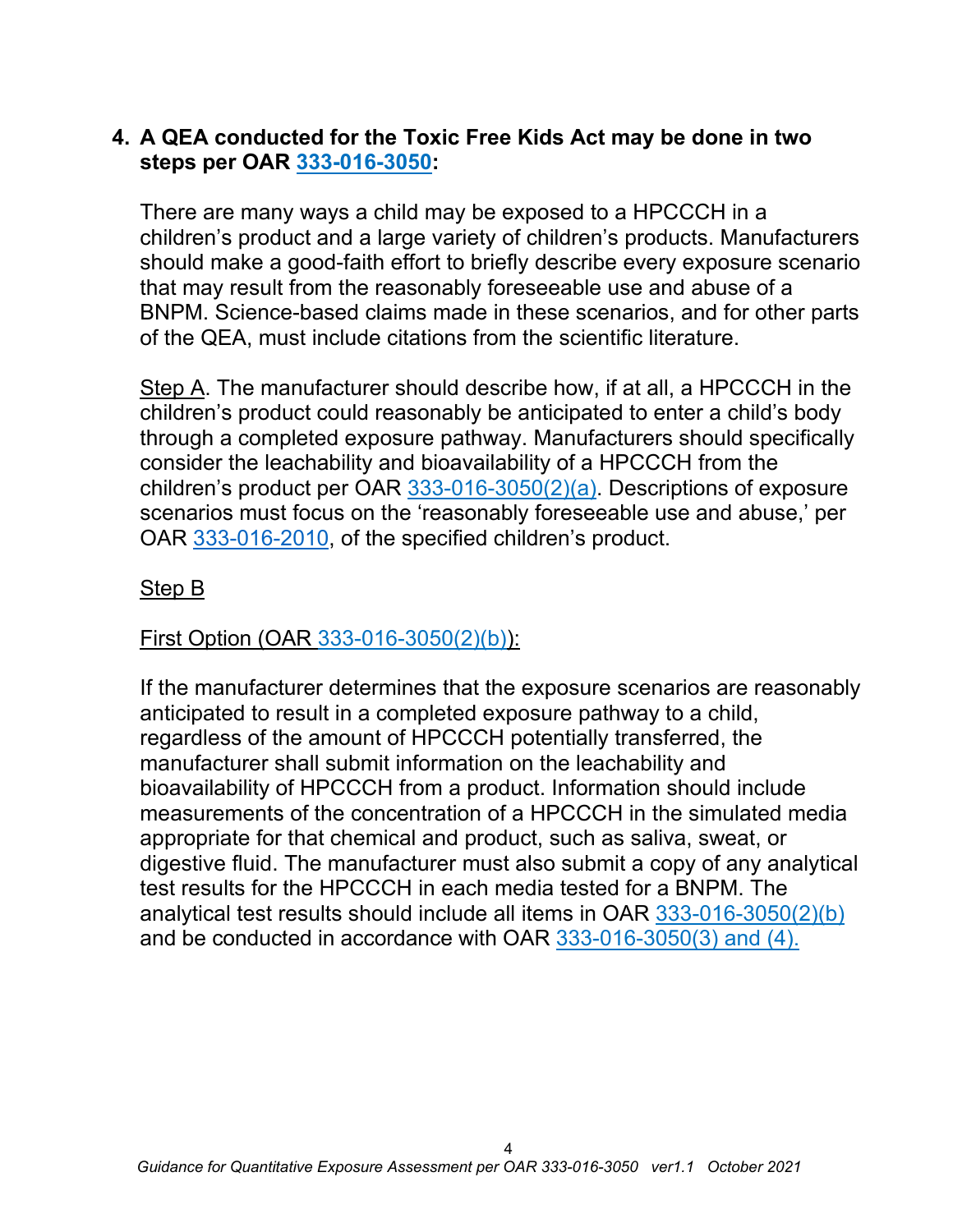Second Option (OAR [333-016-3050\(](https://secure.sos.state.or.us/oard/viewSingleRule.action?ruleVrsnRsn=276975)2)(c)):

If a manufacturer determines that a HPCCCH cannot reasonably be anticipated to enter a child's body and only conducts the first step of the QEA as described in subsection (2)(a) of this rule, the manufacturer shall provide a detailed report that demonstrates to the Authority's satisfaction that a child would not be exposed to the HPCCCH.

#### Potential Implications of Choosing Second Option for Step B:

In choosing the second option for Step B, manufacturers should consider the following:

OAR [333-016-3040](https://secure.sos.state.or.us/oard/viewSingleRule.action?ruleVrsnRsn=276974) provides two opportunities for a Waiver Request to be approved. If the Authority disapproves a Waiver Request, it will identify deficiencies in its denial letter to the manufacturer. If the QEA in question is part of the first attempt for a Waiver Request, the manufacturer may use that feedback for the second attempt.

Manufacturers who choose not to submit laboratory testing as part of their first attempt lose an opportunity to gain the Authority's feedback on the analytical methods used; sources of information used to determine the concentration of the HPCCCH in relevant media; and/or the appropriateness of the analytical instruments used for testing.

Before deciding to submit only OAR [333-016-3050\(2\)\(a\),](https://secure.sos.state.or.us/oard/viewSingleRule.action?ruleVrsnRsn=276975) manufacturers should clearly demonstrate that a HPCCCH cannot be reasonably anticipated to enter a child's body, as described in OAR 333-016- 3050(2)(a).

#### **5. For BNPMs, manufacturers should provide the same information for the BNPM 'product category' at the GS1 'brick'-level that was reported in the most recent Biennial Notice Period to the High Priority Chemicals Data System**

Per OAR [333-016-3040\(3\),](https://secure.sos.state.or.us/oard/viewSingleRule.action?ruleVrsnRsn=276974) the manufacturer should provide the same information for the BNPM that corresponds to its GS1 'brick' reported to the IC2 [High Priority Chemicals Data System](http://theic2.org/hpcds#gsc.tab=0) (HPCDS).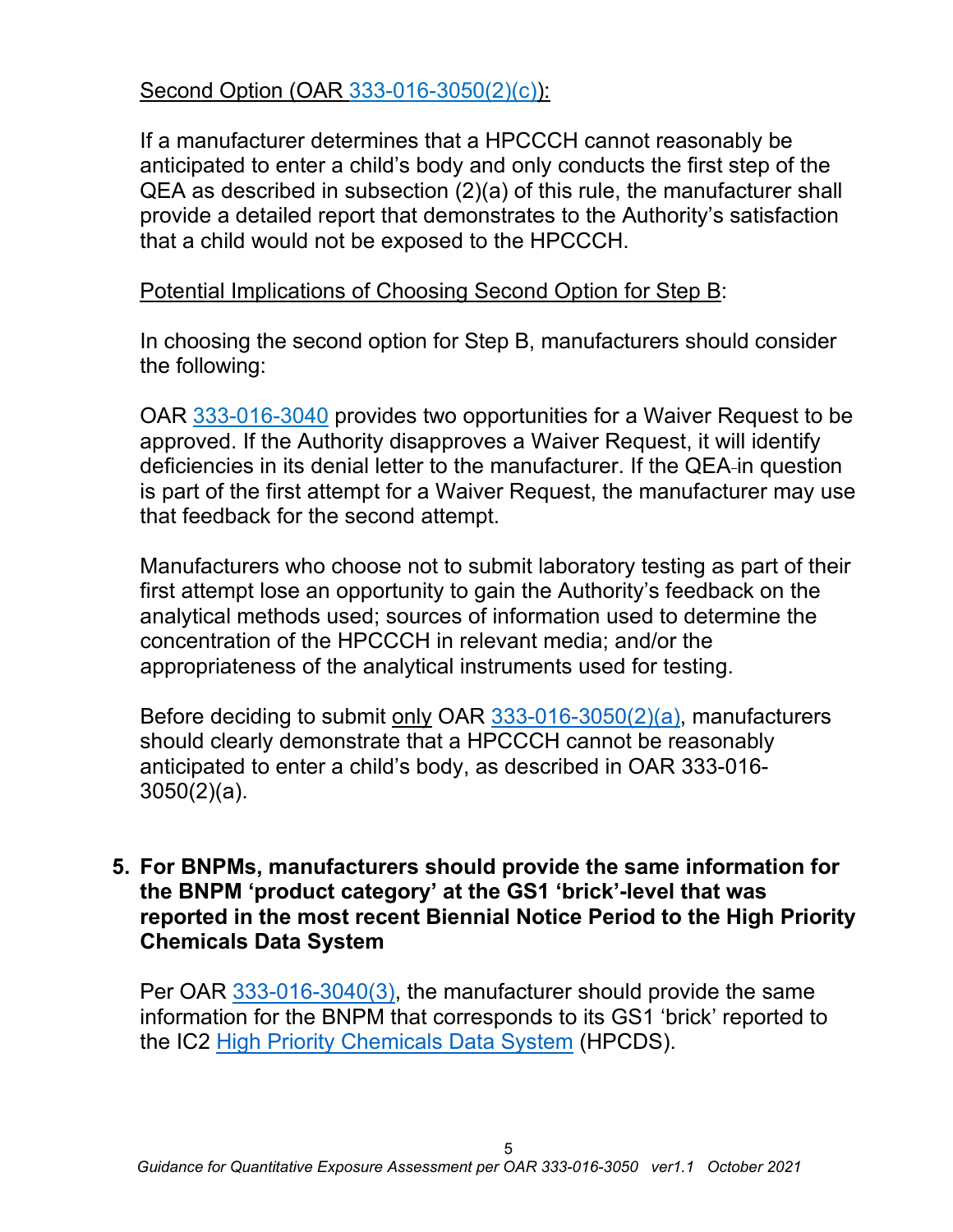## **6. Recommended format for a QEA with the same HPCCCH in multiple BNPM:**

Given the variability in children's products and manufacturing processes, there is no "one size fits all" for a QEA. However, the Authority recommends the following format to shorten the length of the review:

For sufficiently similar BNPM containing the same HPCCCH(s) with concentrations (PPM) that do not vary by more than 10%, manufacturers may list the final results of Steps 3-5 of this Guidance in table format. Manufacturers should ensure that the underlying documentation for each BNPM is clearly labeled.

Manufacturers should not aggregate steps 3-5 for BNPM with different HPCCCHs, or with HPCCCH concentrations that vary by more than 10%. In this case, Steps 3-5 should be displayed for each individual BNPM.

Here are some examples of materials in multiple BNPMs that might be considered sufficiently similar for the BNPMs to be included in the same QEA:

Likely to be acceptable: same material, same exposure scenario:

- $\triangleright$  The same blue plastic is used to form the wheels on a toy car and the hat of non-powered doll that are both marketed to the same age of child and are of similar mouthable size.
- $\triangleright$  The same fabric is used for clothes for two-year old children and for clothes for a doll intended for two-year old children.
- $\triangleright$  The same rubber is used in a pacifier and in a teething ring.

Not likely to be acceptable: same material, different exposure scenario:

- $\triangleright$  Metal component in a sealed compartment of a powered toy car vs. the same metal component on an exterior metal casing of toy car.
- $\triangleright$  Plastic piece used inside sway mechanism of baby swing vs. the covering of the swing's seat made of the same plastic (that baby can lick).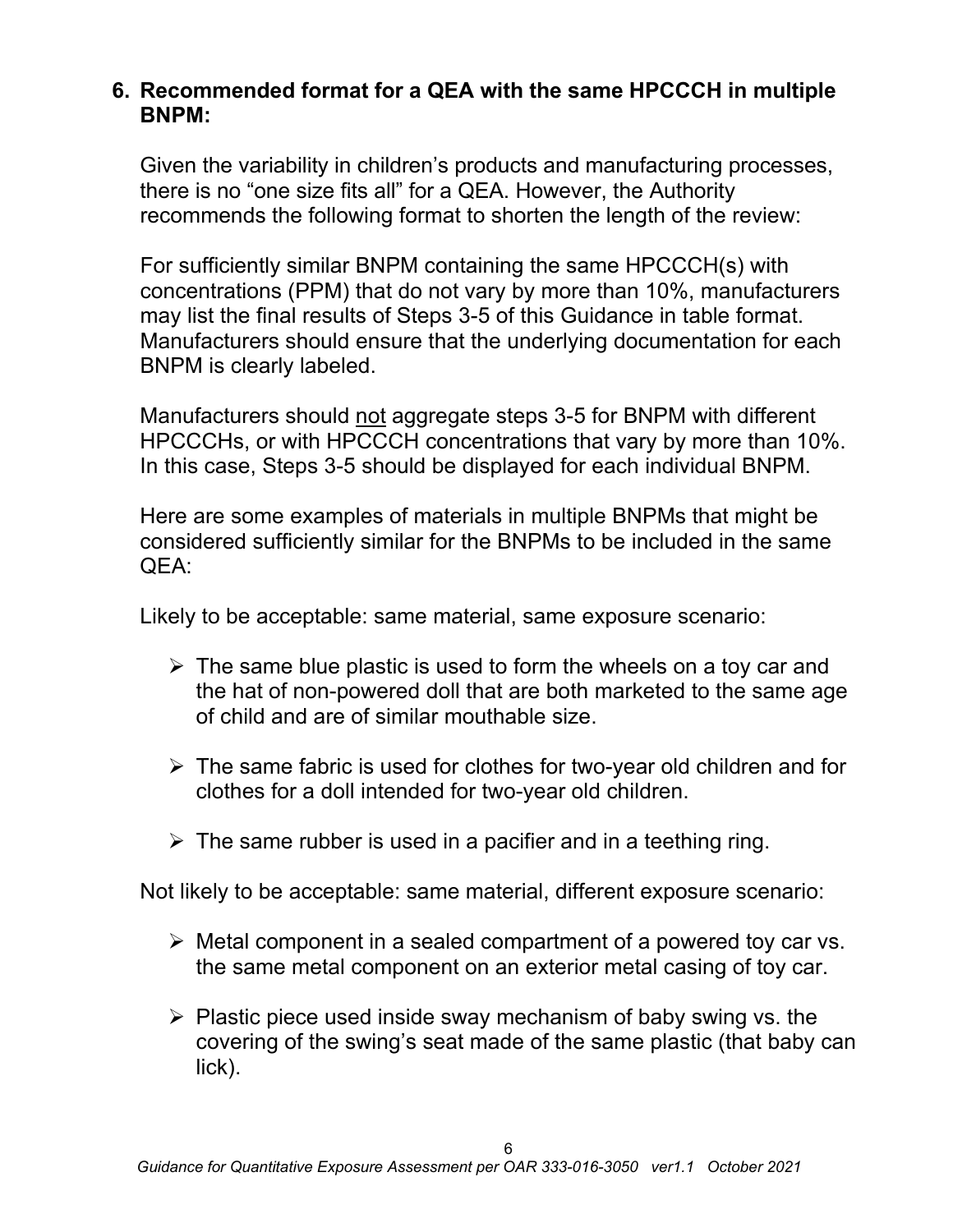# Submitting Waiver Requests to the Authority & Subsequent Steps

- The Authority must receive Waiver Requests on or before the last day (December  $31<sup>st</sup>$ ) of the two-year biennial notice period for children's products for which the request is being made. This deadline is the same whether the Waiver Request is supported by an Alternatives Assessment per OAR [333-016-3060](https://secure.sos.state.or.us/oard/viewSingleRule.action?ruleVrsnRsn=276976) or a QEA per OAR [333-016-3050.](https://secure.sos.state.or.us/oard/viewSingleRule.action?ruleVrsnRsn=276975)
- Trade associations may submit QEAs on behalf of specified members per [333-016-3040\(15\).](https://secure.sos.state.or.us/oard/viewSingleRule.action?ruleVrsnRsn=276974)
- Per OAR [333-016-2080\(1\),](https://secure.sos.state.or.us/oard/viewSingleRule.action?ruleVrsnRsn=276968) manufacturers shall pay a non-refundable fee of \$1,500 to the Authority for each Waiver Request submitted. This rule also stipulates that the cost to the submitting party for review of the QEA is \$200 per hour.
- The Authority will not consider any additional information from the manufacturer it did not request that is received by the Authority more than seven business days after a manufacturer submits a QEA, AA or an HA to the Authority, per OAR [333-016-3040\(4\).](https://secure.sos.state.or.us/oard/viewSingleRule.action?ruleVrsnRsn=276974)
- Information on fee payment and how to submit Waiver Requests is available at [healthoregon.org/toxicfreekids](http://public.health.oregon.gov/HealthyEnvironments/HealthyNeighborhoods/ToxicSubstances/Pages/Toxic-Free-Kids.aspx) \*\*\*To Be Done\*\*\* . The submitting manufacturer or trade association should be listed on each page of the QEA submitted.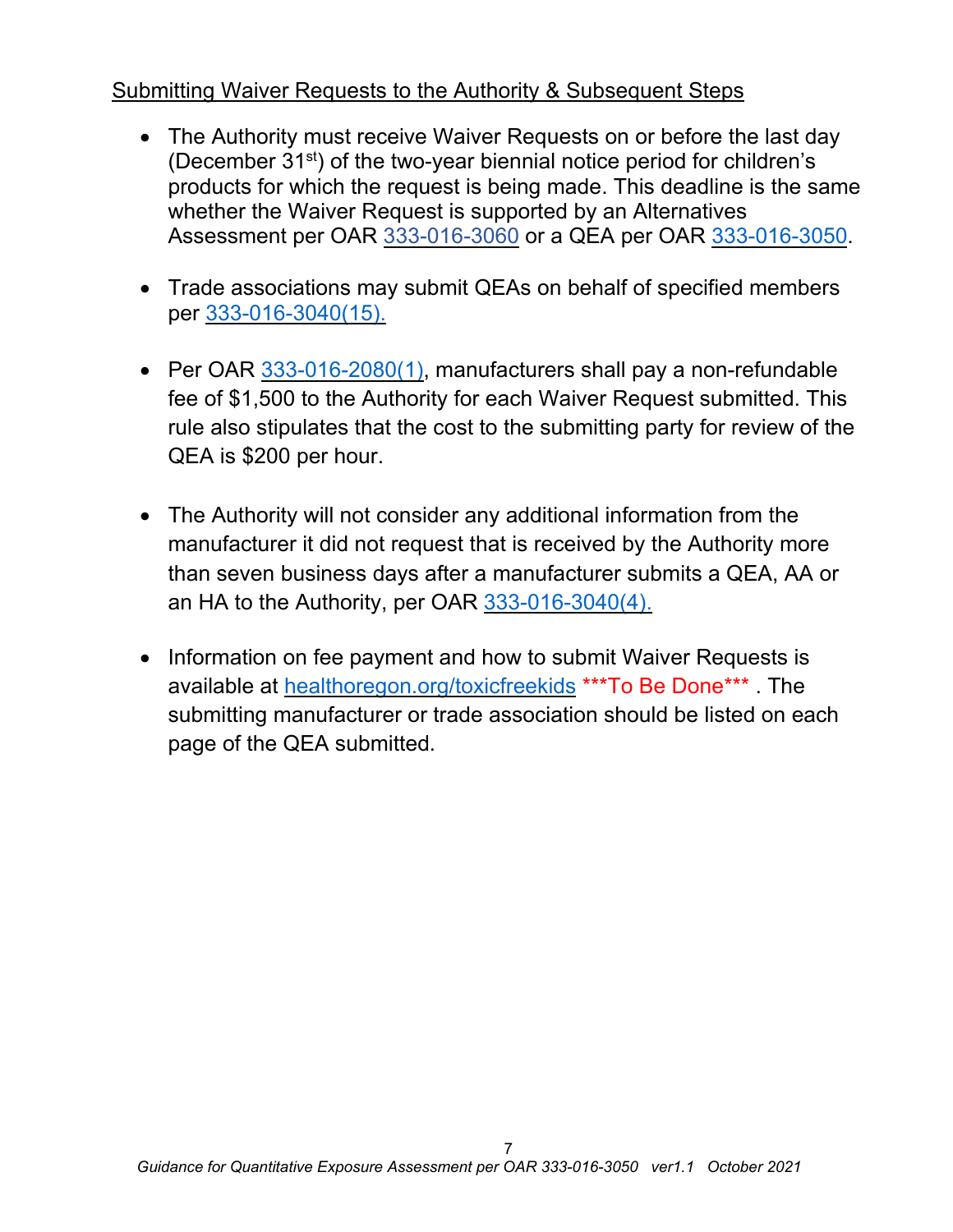# Next steps:

Upon receipt of the Waiver Request (*i.e.*, QEA and application form) and corresponding fee amount, the Authority will date stamp the request. Within three business days, it will acknowledge receipt of the Waiver Request to the sender.

The exemption request will not be considered complete and won't be datestamped unless the Authority receives the non-refundable fee, as listed in OAR [333-016-2080\(1\)\(c\).](https://secure.sos.state.or.us/oard/viewSingleRule.action?ruleVrsnRsn=276968)

As stated in OAR [333-016-3040,](https://secure.sos.state.or.us/oard/viewSingleRule.action?ruleVrsnRsn=276974) once date stamped the Authority must approve or deny a QEA submitted in support of a Waiver Request within 180 calendar days.

- If the Authority does not approve or disapprove the QEA within 180 days, the QEA is deemed approved.
- If the Authority approves the QEA, the Authority will notify the manufacturer of the approval in writing.
- If a QEA is disapproved, the Authority will provide written notice to the manufacturer of the disapproval, and the reason(s) for the disapproval.
- If the Authority disapproves a QEA, the manufacturer may submit a revised QEA for consideration within 180 days after the Authority's notice of disapproval.
- If the Authority disapproves a revised QEA, or the Authority disapproves an initial QEA and the manufacturer does not submit a revised QEA, the manufacturer has 90 calendar days to comply with OAR [333-016-3010\(4\)](https://secure.sos.state.or.us/oard/viewSingleRule.action?ruleVrsnRsn=276970) [through](https://secure.sos.state.or.us/oard/viewSingleRule.action?ruleVrsnRsn=276970) (6).